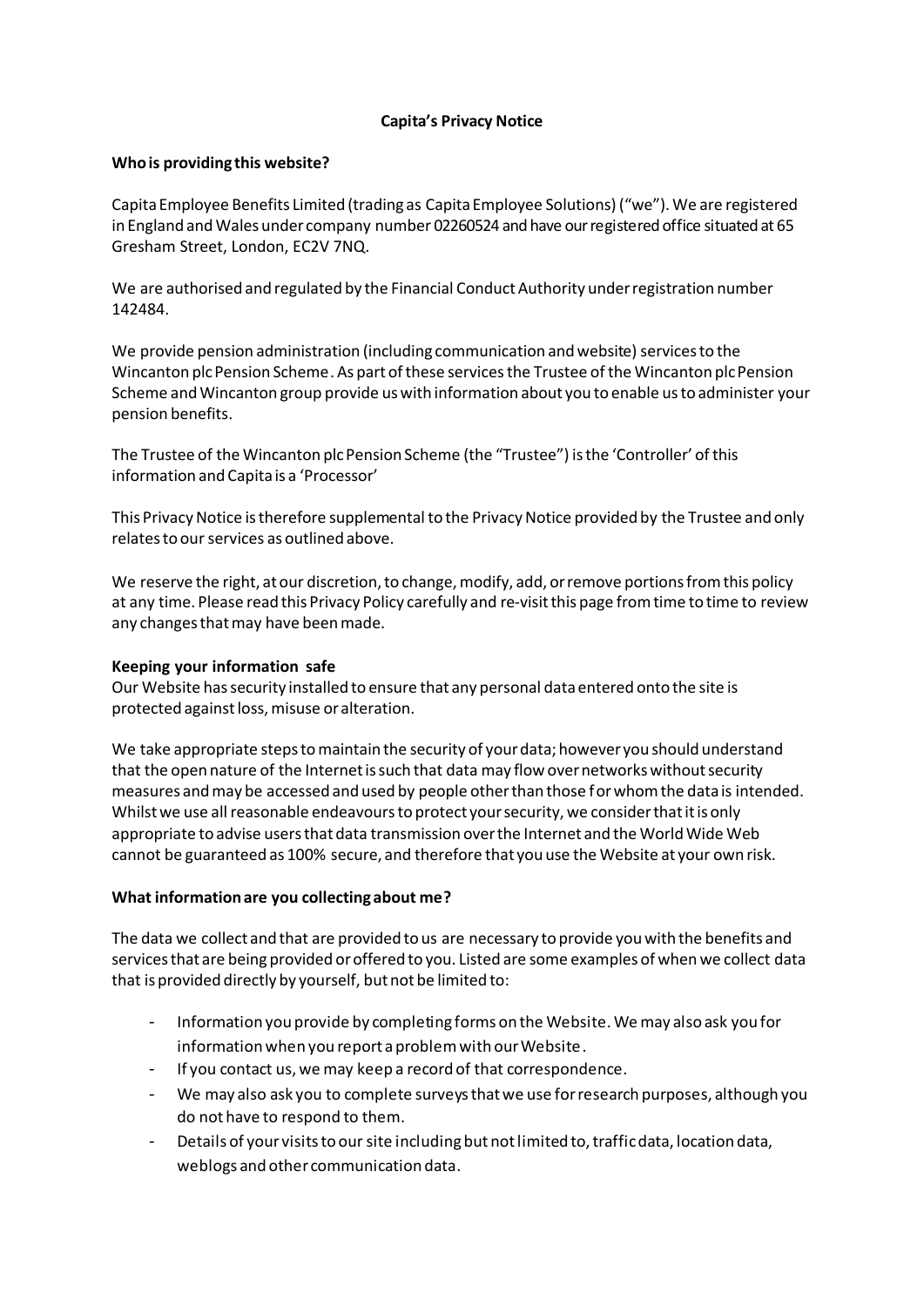Details such as your name, company name, telephone number, email address and password. We may need this information in order to provide you with access to the Website and to ensure we can identify you.

## **How are you using my personal data?**

Information that you, or Wincanton group, or Trustee, provide to us (which may include personal data and/or sensitive personal data) will be used only for the following purposes (and subject to any preferences you have notified us of):

- We may retain and disclose your personal data in order to comply with any statutory, legal or regulatory obligations.
- We may disclose your personal data to third parties if we are under a duty to disclose or share such information in order to comply with any legal obligation, or in order to enforce or apply our Website Terms of use, or other agreements; or to protect the rights, property or safety of Capita, or others. This includes exchanging information with other companies and organisations for the purposes of fraud protection and credit risk reduction.
- We intend to continue improving the content and function of our Website. For this reason, we may monitor customer traffic patterns and site usage to help us improve the design and layout of our site and provide content of interest to you.

We shall keep your information for a reasonable period of time for the purposes outlined above.

## **Why are you collecting this information?**

We gather this information to allow us to provide you with updated details of your pension benefits, assist you in applying for further benefits or products, and processing those applications (where applicable), and generally ensure the smooth running of your pension benefits.

The information is also used by us to communicate with you on any matter relating to your pension benefits and the provision of the services in general.

Your employer may have provided your e-mail address details to Capita for the purpose of providing our services. E-mail messages sent over the internet cannot be guaranteed to be completely secure as they may be subject to possible interception or loss. If you do not want Capita to contact you on your e-mail address, please contact Capita.

We may also wish to provide you with information about special features of our Site or other services. This may be by email or by SMS text messaging if you have registered for this service. If you do not want to receive this information, please contact Capita.

We never use or share any personally identifiable information provided to us online in ways unrelated to the ones described on our Site, this Privacy Notice or our [Cookie Policy](http://www.wincantonpensions.co.uk/cookie-policy).

### **What is your legal basis for processing my information?**

The Controller will have a legal basis for providing us with your information to process and they should provide you with details of this in their privacy notice to you.

As a processor your information is processed by us on the basis of instructions from and a contract with the Controller e.g. the Trusteee to provide pension administration services.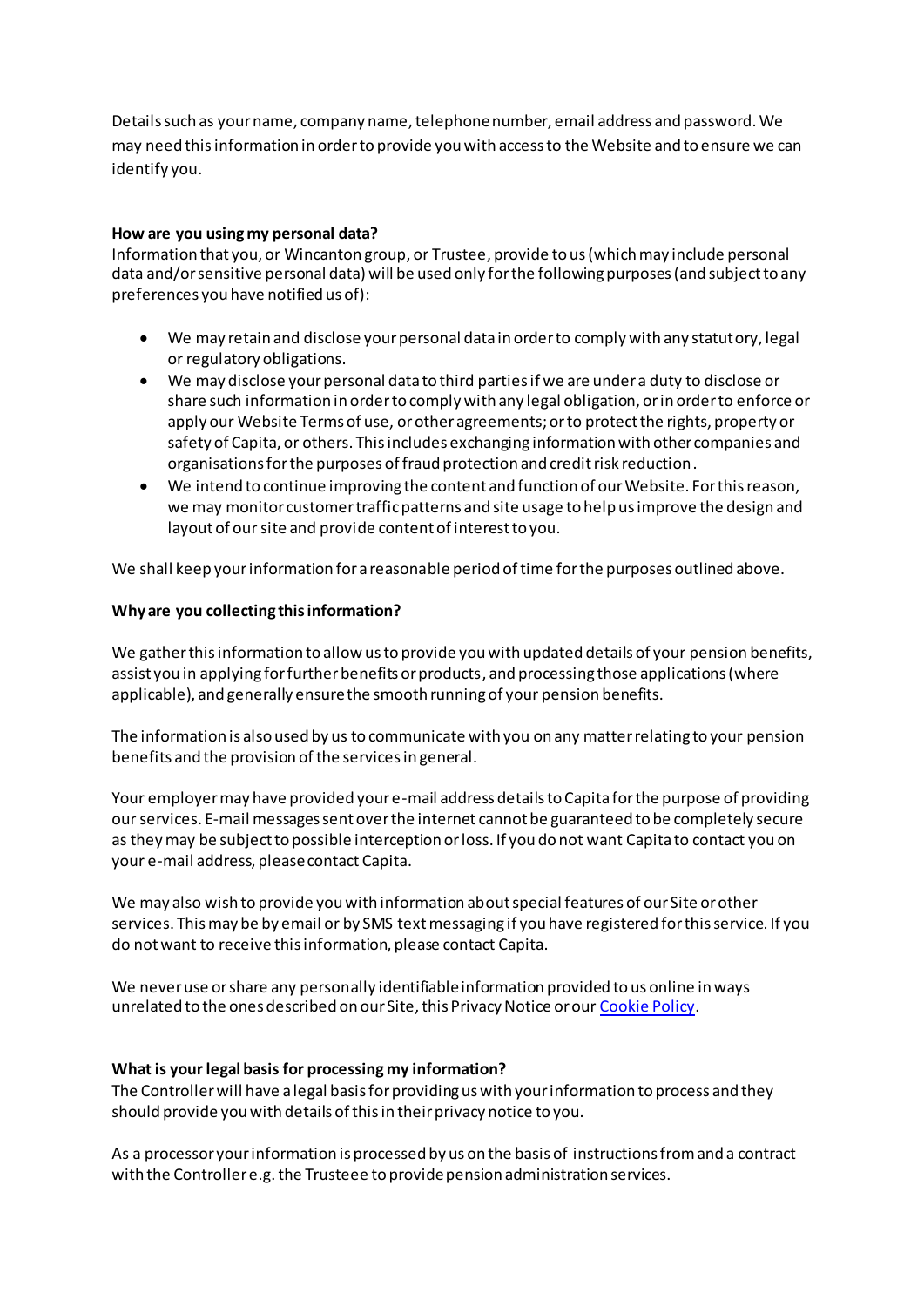## **Who might you share my information with?**

Where we provide pension administration or benefitsservices and you apply for any additional products or services offered through our Site, we will pass your personal details as necessary to the provider of those products and services to the extent necessary for you to receive those products or services. Thereafter, the provider may correspond with you directly in order to provide those services.

Once a provider has received your personal information they will usually have a direct relationship with you and use your personal data in accordance with their terms and conditions and privacy policy.

Examples of the types of providers used are:

• Insurance Companies: for the provision of an annuity

To provide our services we sometimes use third parties such as IT systems and software providers or print and document management companies.

In addition, your details may be disclosed to the Trustee or Wincanton group in order for Capita to provide the services to you.

In the event that Capita is sold or integrated with another business, your details may be disclosed to our advisers and any prospective purchasers' advisers and will be passed on to the new owners of the business.

### **Where might you transfer my information outside the EEA?**

Your personal data will not be transferred by us outside of the European Economic Area (EEA) unless specifically agreed with the Controller. Where that is the case you will be separately notified.

### **How long do you keep hold of my information?**

Our standard policy is to hold your data for a maximum of 7 years after the end our agreement to provide services after which it will be securely destroyed.

### **What if I choose not to give you my personal information?**

If you do not wish us to process your personal data in order to use our Site, please use the contact details on the Site homepage. However, in certain circumstances the Controller maybe under a legal obligation to process your personal data e.g. for automatic enrolment into a pension scheme in which case we may have to continue to process your personal data.

### **Will you process my information for purposed I may not be aware of?**

Where agreed with the Trustee we may anonymise your personal information and use it for data analytical purposes.